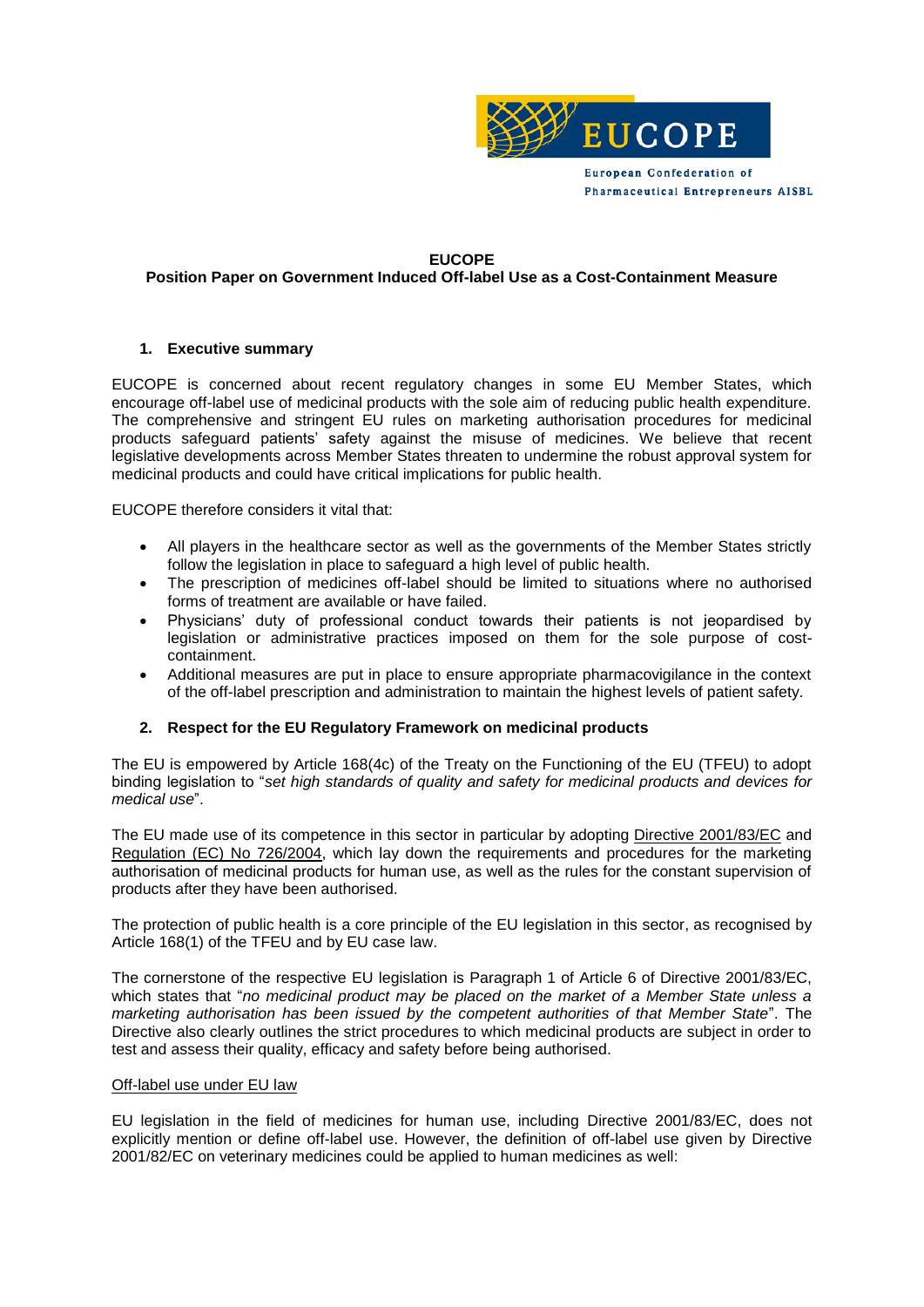*"the use of a veterinary medicinal product that is not in accordance with the summary of the product characteristics, including the misuse and serious abuse of the product".<sup>1</sup>*

In addition, Annex I of the Guidelines on good pharmacovigilance practices – GVP (Rev. 3) provided by the European Medicines Agency and Heads of Medicines Agencies refers to off-label as

"*situations where the medicinal product is intentionally used for a medical purpose not in accordance with the authorised product information"*. 2

The law also contains certain exceptions from the marketing authorisation requirement. While not explicitly mentioned, off-label use may be allowed as an exception to compliance with Directive 2001/83/EC in order to:

- 1. "*fulfil special needs, […] in response to a bona fide unsolicited order, formulated in accordance with the specifications of an authorised health-care professional and for use by his individual patient on his direct personal responsibility*". 3
- 2. Respond to health threats due to pathogenic agents, toxins, chemical agents or nuclear radiation:<sup>4</sup>
- 3. Allow compassionate use for groups of patients, when no other authorised medicinal product is available.<sup>5</sup>

These exceptions must be interpreted in a restrictive way to avoid undermining the ratio of EU legislation in this sector (see below).

### **3. Off-label: an unacceptable and unsafe cost-containment measure**

As mentioned above, Article 5 of Directive 2001/83/EC suggests that in certain cases a physician may prescribe a medicine off-label. However, according to the provision itself, these cases are limited to the identification of special medical needs of the patient, as carefully assessed by the physician himself on a case-by-case basis. These elements clarify that off-label prescribing should remain an exception to the general rule motivated solely on the proven medical interest of the patient. These cases are thus limited to situations where there is no authorised medicine to treat the disease or there is another unmet medical need. **In all other cases, off-label use of medicines exposes the patient to unnecessary risks related to the safety and efficacy of the medicine.**

This was confirmed in the Judgment of Court of Justice of the European Union of 29 March 2012, European Commission v Republic of Poland.<sup>6</sup> In this case, a provision included in the Polish law on medicinal products, allowed the placing of imported generic medicinal products on the Polish market, although the generic did not have a marketing authorisation in Poland but only in other countries. The requirement was that the price of the imported medicine was lower compared to those that had a marketing authorisation.

The Court of Justice of the European Union found that the provision in the Polish law was in breach of Directive 2001/83/EC.<sup>7</sup> In its ruling, the Court of Justice of the European Union **ruled that financial benefits cannot prevail medical rationale in the prescription of off-label medicines.** The Court clearly stated that "*Article 5(1) of the directive cannot […] be relied on to justify a derogation from the*  requirement for a marketing authorisation for reasons of a financial nature".<sup>8</sup>

 $\overline{a}$ 

<sup>&</sup>lt;sup>1</sup> Paragraph 16 of Article 1of the Directive 2001/82/EC.

<sup>&</sup>lt;sup>2</sup>Guideline on good pharmacovigilance practices (GVP) – Annex I (Rev 3), EMA/876333/2011, dated on 15 April, 2014, p. 14, [http://www.ema.europa.eu/docs/en\\_GB/document\\_library/Scientific\\_guideline/2013/05/WC500143294.pdf.](http://www.ema.europa.eu/docs/en_GB/document_library/Scientific_guideline/2013/05/WC500143294.pdf)

<sup>&</sup>lt;sup>3</sup> Article 5 of the Directive 2001/83/EC<br><sup>4</sup> "In response to the suspected or confirmed spread of pathogenic agents, toxins, chemical agents or nuclear radiation any of which could cause harm" as stated in Article 5 of the Directive 2001/83/EC.

<sup>5</sup> According to Paragraph 2 of Article 83 of Regulation 726/2004 *'Compassionate use'* […] for patient groups with lifethreatening conditions that cannot be treated by an authorised medicinal product, but the product must be under application for a marketing authorisation […] or undergoing a clinical trial".. 6

Judgment of Court of Justice of the European Union of 29 March 2012, European Commission v Republic of Poland, Case C- $185/10.$ 

Judgment of Court of Justice of the European Union of 29 March 2012, European Commission v Republic of Poland, Case C-185/10, Line 50.

<sup>&</sup>lt;sup>8</sup> Judgment of Court of Justice of the European Union of 29 March 2012, European Commission v Republic of Poland, Case C-185/10, Line 50.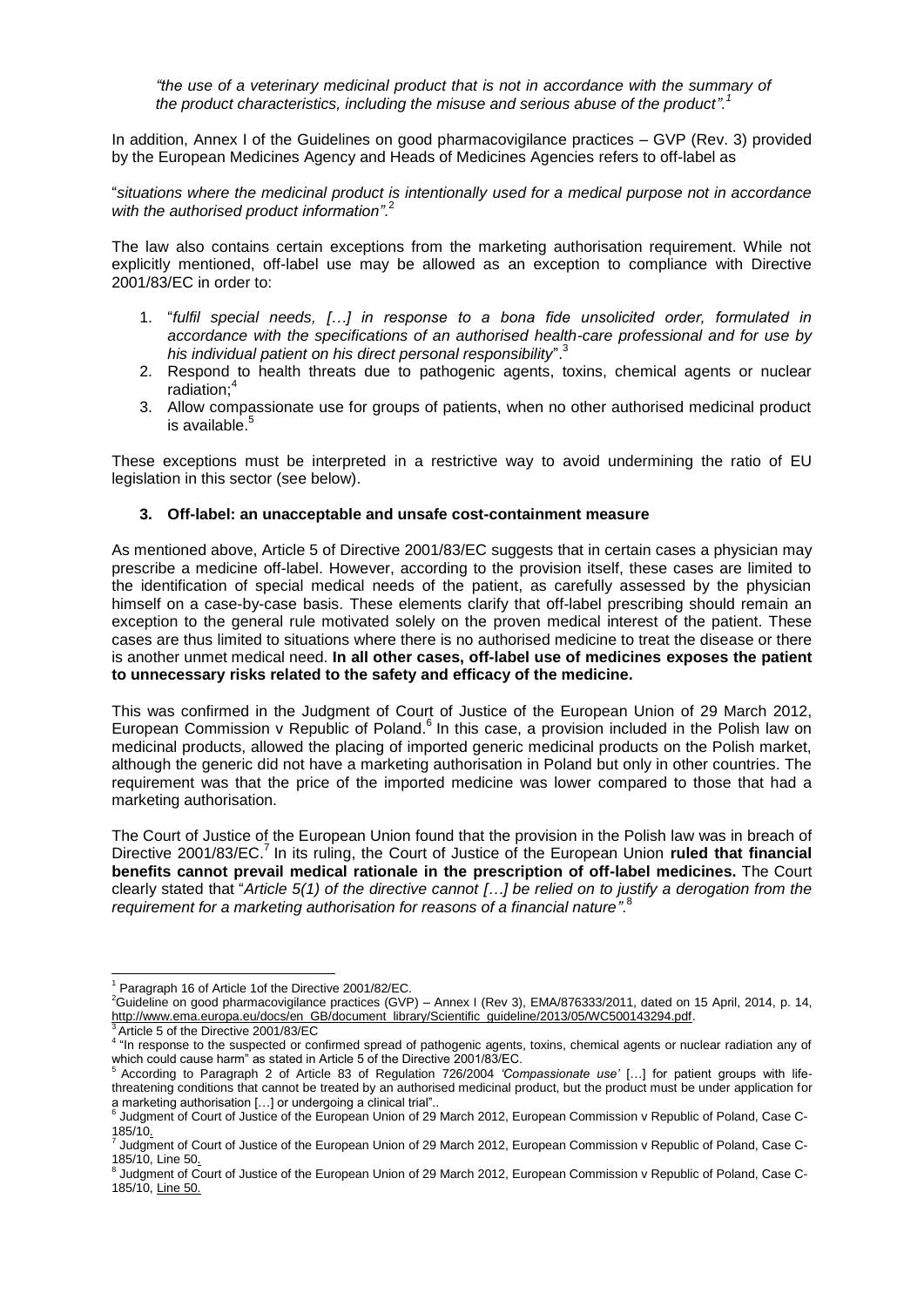In its judgement, the Court also stressed that "*Article 5(1) of Directive 2001/83 is not concerned with the organisation of the health-care system or its financial stability, but is a specific derogating provision, which must be interpreted strictly, applicable in exceptional cases where it is appropriate to meet special medical needs".<sup>9</sup>*

This position is in line with the overall obligation of EU legislation to put patients' health and safety first and conflicts with provisions that have recently been adopted by a number of EU Member States to promote off-label use in order to lower the cost of medicines in their health system. In this context, the same ruling stresses that Member States may not infringe the Directive when governing their national health-care insurance schemes (emphasis added): "*EU law does not detract from the power of the Member States to organise their social security systems and to adopt, in particular, provisions intended to govern the consumption of pharmaceutical products in order to promote the financial stability of their health-care insurance schemes, the Member States must, however, comply with EU law in exercising that power"*. 10

It becomes clear that when national authorities encourage physicians to prescribe medicinal products off-label for purely economic reasons, regardless of the fact that there are approved medicines for that specific indication, they not only exceed their competences, they also undermine the EU regulatory framework for medicinal products.

## **4. Respect for the physician's duty to provide due care**

Healthcare professionals have a duty to ensure the safety of patients under their care. They must be able to provide care that is tailored to the individual needs to their patients. Instances where a government policy puts economic benefit ahead of patient safety are a threat to the healthcare professional's ability to carry out their duty towards patients. Governments and health authorities have a duty to provide patients with the appropriate information related to the clinical benefits and therapeutic equivalence of medicines that are recommended for use, **especially in the context of cost-containment or financial incentive schemes.** 

This principle is reinforced in the context of a case brought by the Association of the British Pharmaceutical Industry (ABPI) against the Health Products Regulatory Agency,<sup>11</sup> concerning a financial incentive scheme introduced by the National Health Service in the UK. The scheme sought to reward physicians for prescribing specifically designated medicinal products, which were cheaper than other medicinal products in the same therapeutic class. In its ruling, the Court concluded that doctors must be able to maintain professional objectivity in prescribing medicines that meet the individual needs of their individual patients and should not be prejudiced to do because of recommendations or inducements of the competent public health authorities.

*"However, it should be noted that, in order to ensure the effectiveness of Council Directive 89/105/EEC of 21 December 1988 relating to the transparency of measures regulating the prices of medicinal products for human use and their inclusion in the scope of national health insurance systems (OJ 1989 L 40, p. 8), professionals in the pharmaceutical industry, whether or not the prescription of their medicinal products is subject to financial inducements, must also be able to verify that the financial incentive scheme implemented by the public authorities is based on objective criteria and that there is no discrimination between national medicinal products and those from other Member States (see, to that effect, Case C-229/00 Commission v Finland [2003] ECR I-5727, paragraph 39, and A. Menarini Industrie Farmaceutiche Riunite and Others, paragraph*  28)." [emphases added]<sup>12</sup>

*"Consequently, even though Directive 89/105 has as an underlying principle the idea of minimum interference in the organisation by Member States of their domestic social security policies (Case C-245/03 Merck, Sharp & Dohme [2005] ECR I-637, paragraph 27), national public health authorities which adopt a financial incentive scheme for the prescription of specific named medicinal products are required in particular to make such a scheme public and to make available to healthcare professionals and professionals in the pharmaceutical industry the evaluations* 

 9 Judgment of Court of Justice of the European Union of 29 March 2012, European Commission v Republic of Poland, Case C-185/10, Line 48.

<sup>10</sup> Judgment of Court of Justice of the European Union of 29 March 2012, European Commission v Republic of Poland, Case C-185/10, Line 47.<br><sup>11</sup> Judgment of the Court (Fourth Chamber) of 22 April 2010, ABPI v HPRA, Case C-62/09,.

<sup>&</sup>lt;sup>12</sup> Judgment of the Court (Fourth Chamber) of 22 April 2010, ABPI v HPRA, Case C-62/09, Line 37.